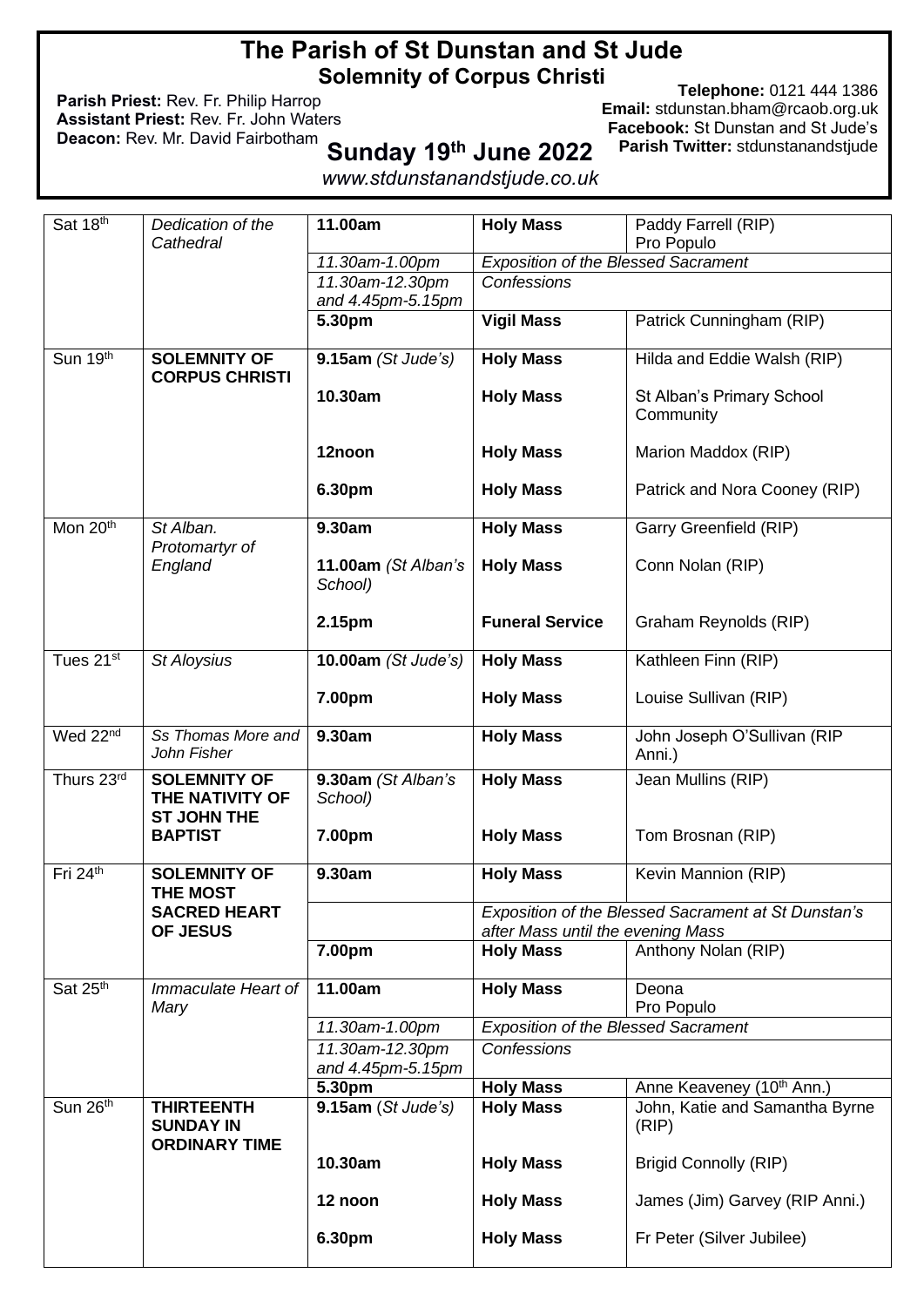**Welcome to Mass! Today we celebrate the Solemnity of Corpus Christi.** Traditionally this day was observed on the Thursday after Trinity Sunday, linking it to Maundy Thursday and the Lord's command to 'do this in memory of me.' The Solemnity of Corpus Christi speaks of that sublime truth in which bread and wine become, through Christ's word repeated by the priest, his precious Body and Blood – what the Church calls *transubstantiation*. After the consecration at Holy Mass, as we kneel in silence before this awesome mystery, we can say with the disciples who saw the risen Lord by the Sea of Galilee: 'It is the Lord!'

Feasts that we celebrate through the year often commemorate events and moments in the story of our salvation - Christmas, Easter, Pentecost – or people like Our Lady and the Saints. However, as with Trinity Sunday last week, Corpus Christi celebrates a doctrine – the authentic teaching of the Church about the Blessed Eucharist – which are to be held by the faithful as revealed truth.

**As a special treat for Corpus Christi** at Sung Masses today, the Creed will be followed by the offertory hymn, and following Holy Communion there will be prayers before the Blessed Sacrament and Solemn Benediction.

**Please remember in your prayers Trevor Emms and Natalie Jean-Tighe** who will be received into the Catholic Church at the 6.30pm Mass. Trevor and Natalie have been preparing for some time to become Catholics through instruction and weekly attendance at Sunday Mass. For those who would like to 'dip their toes into the water' as regards the faith and thinking of becoming a catholic there will be an initial 'Sycamore Course' which will begin again in September. Then instruction in the faith, coupled with participation in Sunday Mass, may follow on for those who would like to pursue it.

**Ordination Mass:** Martin Casey is due to be ordained as a permanent deacon at St Chad's Cathedral on 17<sup>th</sup> July at 3 pm. Please keep him in your prayers through these final weeks of preparation. It would be wonderful for parishioners of both our churches to be present to support Martin on this important occasion. However, as the Cathedral is still limiting seating, we do need to know how many parishioners hope to attend. **If you would like to go to the ordination mass, please put your name down on the sheet in the church entrance.** 

**Sunday Singing Group** meet approximately half an hour before both Sunday morning Masses at St Dunstan's to practise the hymns for the day. It would be wonderful to have some extra faces (and voices) to join us at either Mass.

**WINDOW:** the summer issue is now being assembled. **Item deadline today**. We are looking for items about the Jubilee celebrations, what Kings Heath was like in 1952, and how people are helping Ukrainian families as well as other articles, jokes and pictures. Send to [robertwilcher@btinternet.com](mailto:robertwilcher@btinternet.com) or 179 Alcester Road South, B14 6DD, or drop into the presbytery marked WINDOW.

**Easter Garden Return of Plant Loans.** There are still a couple of plants in the entrance corridor for your collection. If one of these plants is yours, please could you collect it this weekend.

**This week a number of children of the parish,** from St Alban's school, will be receiving their first Holy Communion at Masses during the week. Last week it was the first holy communions for St Dunstan's and St Jude's. *Lord Jesus, bless the children coming forward to receive* 

*Holy communion for the first time. May this day be the step forward to a life-long love of the Eucharist.*

*Give them a hunger for this sacred food so that they may turn to you for comfort, guidance and wisdom as they grow into full discipleship.*

*Thank you for their innocence and goodness. May their reverence in receiving this precious gift of your Body and Blood inspire all of us to cherish the Holy Sacrament of the Altar.*

# **St Dunstan's church opening this week:**

8.30am – 12.30pm Monday to Thursday. 8.30am - 7.30pm on Friday for exposition of the Blessed Sacrament.

**We pray for those who have died recently:** Eileen Del Bueno**,** Jean Faulkner, Charlotte (Shirley) Gorman, Kitty Goldberg (Requiem Mass 28<sup>th</sup> June at 10am), Graham Reynolds, Patricia Taylor, William Edward Behan, John McCormick and John Meenaghan.

**We pray for those who are being Baptised today:**  Oliver McGrath at St Dunstan's.

Next Baptism Preparation Meeting is on Tuesday 5<sup>th</sup> July at 7.45pm in St Dunstan's Church. If you wish to attend, please contact the Parish office and leave your name and phone number.

**Prayer Group** is not on today.

**Lectio Divina** in the Conference Room after Monday Mass to reflect on the following Sunday's Gospel.

**Little Lambs:** A chance for a coffee and chat with other parents, grandparents and carers whilst the children play in a COVID safe environment. Come and join us in the Conference Room from 10.15am to 12.15pm this Friday.

**Cheese and Wine Evening hosted by the Knights of St Columba has been postponed.** Another date will be arranged for September.

| <b>COLLECTIONS:</b>                                                   |                                                |                    |  |  |  |
|-----------------------------------------------------------------------|------------------------------------------------|--------------------|--|--|--|
| <b>Gift Aid</b><br><b>Non-Gift Aid</b>                                | St Dunstan's St Jude's<br>£ 665.00<br>£ 687.26 | £ 88.00<br>£131.46 |  |  |  |
| Day for Life                                                          | £ 233.88                                       | £75.75             |  |  |  |
| There will be a second collection this weekend for the<br>Fabric Fund |                                                |                    |  |  |  |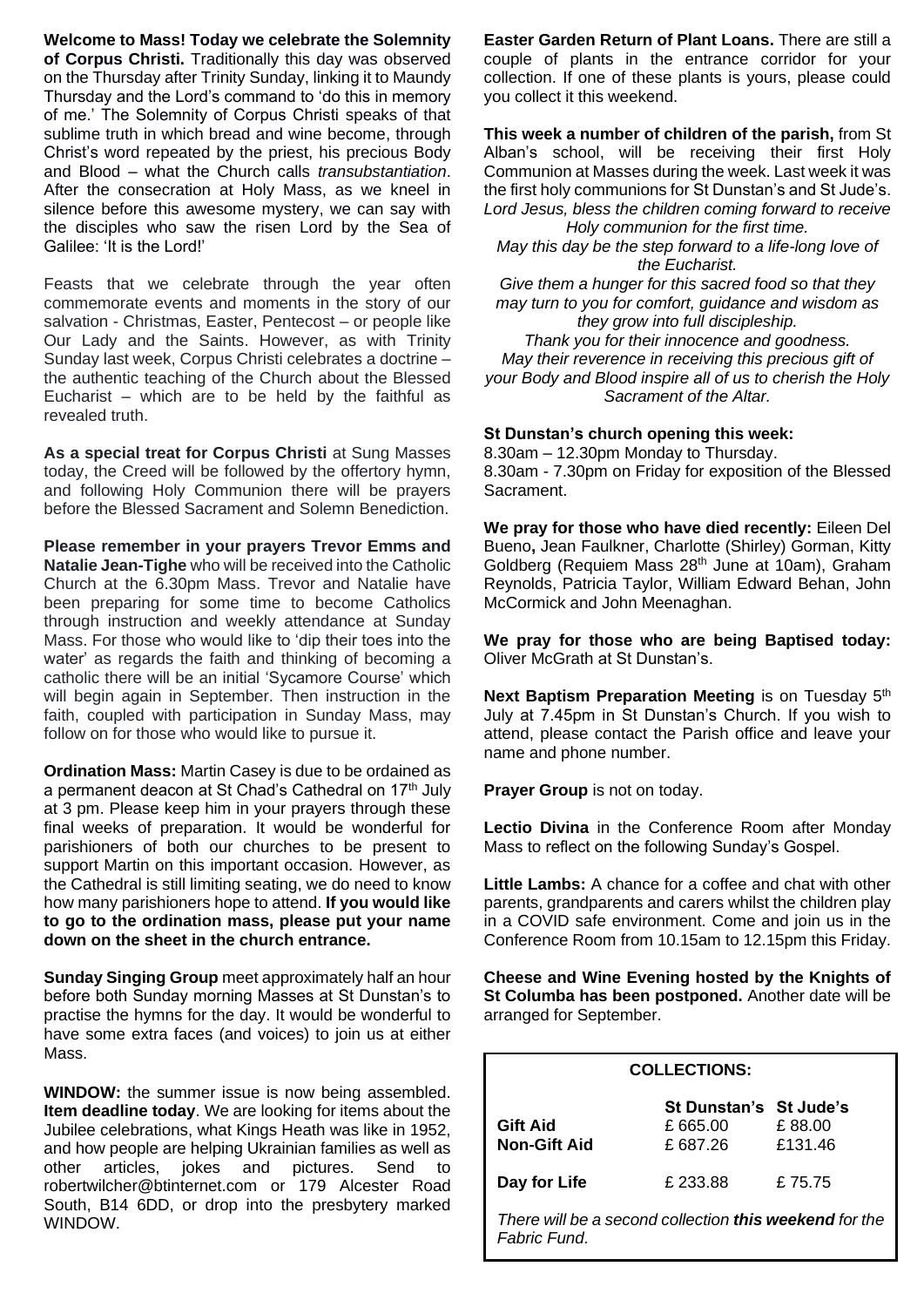## **THE ANGELUS**

The Angel of the Lord declared unto Mary. **And she conceived by the Holy Spirit.**  Hail Mary...

Behold the handmaid of the Lord. **Let it be done to me according to thy word.**  Hail Mary....

And the Word was made flesh *(genuflect)* **And dwelt among us.** Hail Mary...

Pray for us, O holy Mother of God. **That we may be made worthy of the promises of Christ.**

Let us pray. **Pour forth, we beseech thee O Lord, thy grace into our hearts, that we to whom the incarnation of Christ thy Son was made known by the message of an angel, may by his + passion and cross be brought into the glory of his resurrection. Through the same Christ our Lord. Amen**

## **MASS TODAY \_\_\_\_\_\_\_\_\_\_\_\_\_\_\_\_\_\_\_\_\_\_\_\_\_\_\_\_\_\_\_\_\_\_\_\_\_\_\_\_\_\_\_\_**

## **MUSIC AT SOLEMN MASS**

Hymns: 246 660

662

Organ voluntary: J.S. Bach, Adagio from Toccata, Adagio & Fugue in C major, BWV 564 **\_\_\_\_\_\_\_\_\_\_\_\_\_\_\_\_\_\_\_\_\_\_\_\_\_\_\_\_\_\_\_\_\_\_\_\_\_\_\_\_\_\_\_\_**

## **COLLECT**

O God, who in this wonderful Sacrament have left us a memorial of your Passion, grant us, we pray, so to revere the sacred mysteries of your Body and Blood that we may always experience in ourselves the fruits of your redemption.

#### **A reading from the book of Genesis** *(14:18-20)*

Melchizedek king of Salem brought bread and wine; he was a priest of God Most High. He pronounced this blessing: 'Blessed be Abram by God Most High, creator of heaven and earth, and blessed be God Most High for handing over your enemies to you.' And Abram gave him a tithe of everything.

#### **RESPONSORIAL PSALM** *Psalm 8:4-9*

#### *R:* **You are a priest for ever, a priest like Melchizedek of old.**

The Lord's revelation to my Master: 'Sit on my right: I will put your foes beneath your feet.' *R.*

The Lord will send from Zion your sceptre of power: rule in the midst of all your foes. *R.* A prince from the day of your birth on the holy mountains; from the womb before the dawn I begot you. *R.*

The Lord has sworn an oath he will not change. 'You are a priest for ever, a priest like Melchizedek of old.' *R.*

#### **A reading from the letter of St Paul to the Corinthians** *(11:23-26)*

This is what I received from the Lord, and in turn passed on to you: that on the same night that he was betrayed, the Lord Jesus took some bread, and thanked God for it and broke it, and he said, 'This is my body, which is for you; do this as a memorial of me.' In the same way he took the cup after supper, and said, 'This cup is the new covenant in my blood. Whenever you drink it, do this as a memorial of me.' Until the Lord comes, therefore, every time you eat this bread and drink this cup, you are proclaiming his death.

#### **Alleluia, alleluia!**

I am the living bread which has come down from heaven, says the Lord; Anyone who eats this bread will live for ever. **Alleluia!**

## **A reading from the Holy Gospel according to Luke** (9:11-17)

Jesus made the crowds welcome and talked to them about the kingdom of God; and he cured those who were in need of healing.

It was late afternoon when the Twelve came to him and said, 'Send the people away, and they can go to the villages and farms round about to find lodging and food; for we are in a lonely place here.' He replied, 'Give them something to eat yourselves.' But they said, 'We have no more than five loaves and two fish, unless we are to go ourselves and buy food for all these people.' For there were about five thousand men. But he said to his disciples, 'Get them to sit down in parties of about fifty.' They did so and made them all sit down. Then he took the five loaves and the two fish, raised his eyes to heaven, and said the blessing over them; then he broke them and handed them to his disciples to distribute among the crowd. They all ate as much as they wanted, and when the scraps remaining were collected they filled twelve baskets.

#### **PRAYER OVER THE OFFERINGS**

Grant your Church, O Lord, we pray, the gifts of unity and peace, whose signs are to be seen in mystery in the offerings we here present.

#### **PRAYER AFTER COMMUNION**

Grant, O Lord, we pray, that we may delight for all eternity in that share in your divine life, which is foreshadowed in the present age by our reception of your precious Body and Blood.